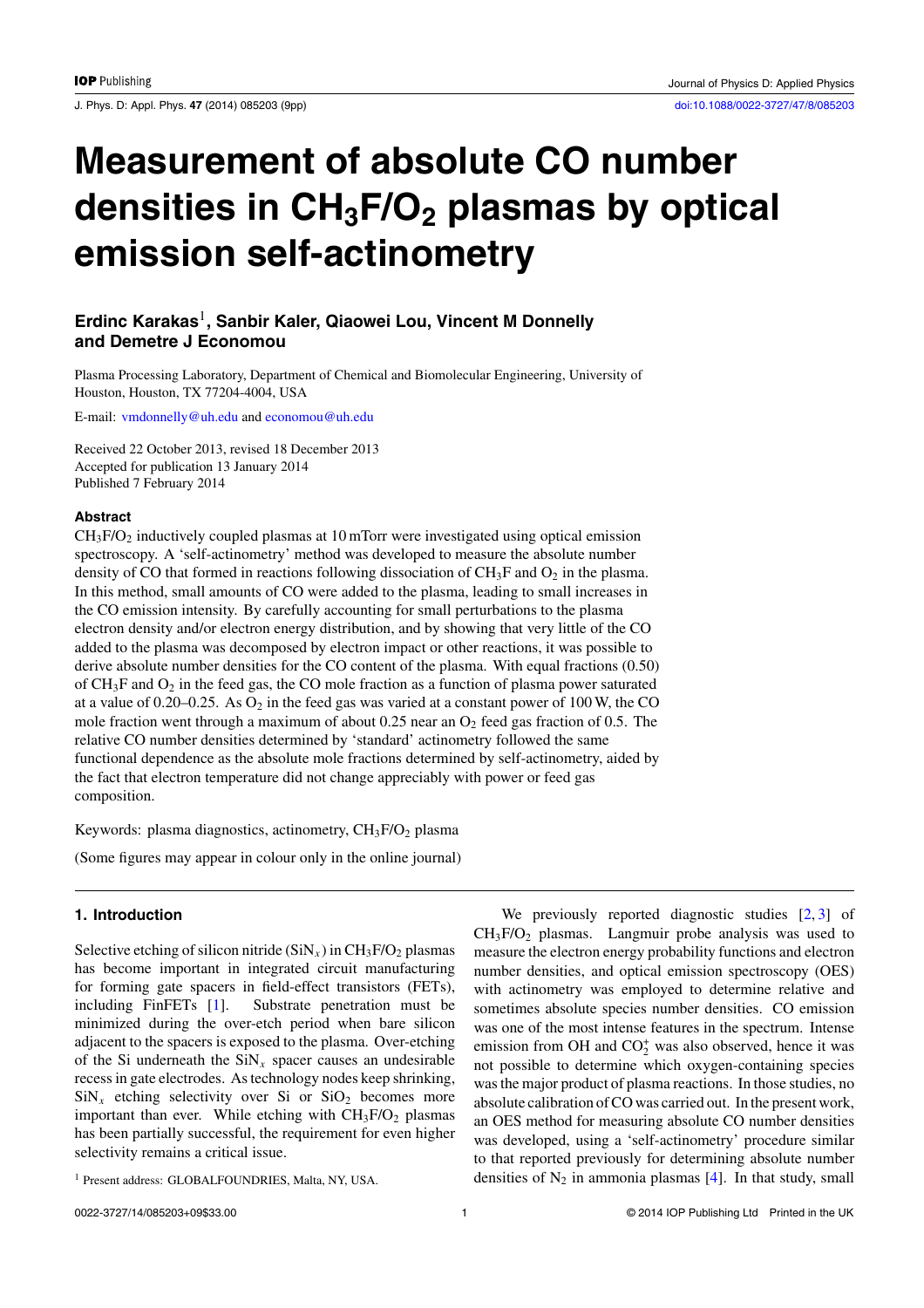<span id="page-1-0"></span>amounts of  $N_2$  were added to the NH<sub>3</sub>-containing plasma, leading to an increase in the  $N_2(C^3\Pi_u \rightarrow B^3\Pi_g)$  optical emission intensity as a function of  $N_2$  addition. This provided a calibration for obtaining the absolute  $N_2$  number density from the relative emission intensity. It was assumed that the added N2 was not dissociated by the plasma because of its strong bond energy, combined with the low plasma electron temperature. It was also shown that the small amount of added  $N_2$  did not perturb the plasma, as indicated by a lack of change in Ar emission intensity.

In the present study, small known amounts of CO were added to the plasma and the resulting small increase in  $CO(b^3\Sigma^+ \rightarrow a^3\Pi)$  emission was recorded. Simultaneously, a small decrease in Ar emission, caused by slight changes in plasma density and/or electron energy, was observed. By showing that no detectable decomposition of the added CO occurred, the total CO emission intensity was related directly to the absolute CO number density. With this method, absolute number densities of CO as a function of power and added  $O<sub>2</sub>$ percentage in the  $CH_3F/O_2$  feed gas were obtained. CO was found to be the main carbon-containing species, accounting for about a quarter of the gas in the plasma at modest to high powers.

#### **2. Experimental procedures**

The compact inductively coupled plasma reactor used in the present study was described in previous publications [\[2,](#page-8-0) [3\]](#page-8-0). It consisted of a cooled (DI water at  $20^{\circ}$ C) alumina tube (inside radius  $R = 1.8$  cm) surrounded by a water-cooled coil (3-turn,  $1/4''$  OD copper tubing). Plasma formed over a length  $L \approx 16$  cm. Radio frequency (13.56 MHz) power in the range of 40–400 W (0.25–2.5 W cm<sup>-3</sup>) was delivered to the coil. The feed gas consisting of  $CH<sub>3</sub>F$  and  $O<sub>2</sub>$  was kept at a total flow rate of 10 sccm. To this flow was added a small flow of CO (0.1–1.0 sccm). A throttle valve above the turbomolecular pump was adjusted to obtain the desired pressure of 10 mTorr with no CO flow and the plasma on. This valve position was kept fixed when CO was added, hence the total pressure rose some, but the partial pressures and number densities of other species in the plasma remained nearly constant. Immediately after the plasma was extinguished, the pressure dropped by about 20% at 100 W and 35% at 300 W. For one set of experiments, Ar (0.5 sccm) was added to the flow of  $CH_3F$  (4.75 sccm) and O<sub>2</sub> (4.75 sccm) keeping the total flow at 10 sccm (without CO addition).

Optical emission spectra were recorded with two spectrometers (Ocean Optics model HR4000 with 1.7 Å resolution) covering the wavelength ranges of 200–427 nm and 734–916 nm. (Note that in prior publications, the lower wavelength was incorrectly given as 764 nm, not 734 nm [\[2,](#page-8-0) [3\]](#page-8-0).) Line-averaged light emitted along the axis of the cylindrical discharge tube passed through coloured glass order sorting filters (for the 734–916 nm region) and entered the entrance slit of the spectrometer without any intervening lenses or optical fibre [\[2,](#page-8-0) [3\]](#page-8-0). Measurements were made as a function of small additions of CO for different powers and  $CH_3F:O_2$ flow ratios.

#### **3. Results and discussion**

#### *3.1. CO Self-actinometry method*

The emitting state,  $CO(b^3\Sigma^+)$ , can be formed by electronimpact excitation of ground state CO, as well as through electron-impact excitation of the metastable  $CO(a^3\Pi)$  state

$$
CO(X1\Sigma+) + e \rightarrow CO(b3\Sigma+) + e
$$
 (1)

$$
CO(a3 \Pi) + e \rightarrow CO(b3 \Sigma+) + e.
$$
 (2)

 $CO(b^3\Sigma^+)$  can also be formed through dissociative excitation of a CO-containing species. The most reasonable dissociative excitation precursor is  $CO<sub>2</sub>$ .

$$
CO2 + e \rightarrow CO(b3Σ+) + O + e.
$$
 (3)

The relative importance of reactions  $(1)$ ,  $(2)$  and  $(3)$  in producing CO ( $b^3\Sigma^+$   $\rightarrow$   $a^3\Pi$ ) emission of intensities  $I_1$ ,  $I_2$ and *I*3, respectively, can be found using the expressions

$$
I_1 = \alpha n_{\rm e} n_{\rm CO} \sqrt{\frac{2e}{m_{\rm e}}} \int_0^\infty \sigma_1(\varepsilon) \varepsilon^{1/2} g_{\rm e}(\varepsilon) \, \mathrm{d}\varepsilon = \alpha n_{\rm e} n_{\rm CO} k_1(T_{\rm e}) \tag{4}
$$

$$
I_2 = \alpha n_e n_{\text{CO}(a)} \sqrt{\frac{2e}{m_e}} \int_0^\infty \sigma_2(\varepsilon) \varepsilon^{1/2} g_e(\varepsilon) \,d\varepsilon
$$
  
=  $\alpha n_e n_{\text{CO}(a)} k_2(T_e)$  (5)

$$
I_3 = \alpha n_e n_{\text{CO}_2} \sqrt{\frac{2e}{m_e}} \int_0^\infty \sigma_3(\varepsilon) \varepsilon^{1/2} g_e(\varepsilon) \,d\varepsilon
$$
  
=  $\alpha n_e n_{\text{CO}_2} k_3(T_e)$  (6)

where  $\alpha$  is a proportionality constant that includes light collection efficiency, detector sensitivity, Franck–Condon factors, etc,  $e$  is the elementary charge,  $m_e$  is the electron mass,  $n_{\text{CO}}$ ,  $n_{\text{CO}(a)}$  and  $n_{\text{CO}_2}$  are the number densities of CO ground state,  $CO(a^3\Pi)$  and  $CO_2$ , respectively,  $\sigma_i(\varepsilon)$  and  $k_i(T_e)$  $(i = 1,2,3)$  are the electron-impact cross sections and rate coefficients for reactions  $(1)$ – $(3)$ ,  $\varepsilon$  is the electron energy,  $g_e(\varepsilon)$ is the electron energy distribution function (EEDF), and  $T_e$  is the electron temperature for the near-Maxwellian EEDF that is found for this system below  $\sim$ 20 mTorr [\[3\]](#page-8-0).

The metastable species  $CO(a^3\Pi)$  is created by electronimpact reactions

$$
CO(X1\Sigma+) + e \rightarrow CO(a3\Pi) + e
$$
 (7)

$$
CO2 + e \rightarrow CO(a3 \Pi) + O + e
$$
 (8)

and lost by quenching in the gas phase by the sum of all species, *M*, by quenching on the walls (*W*)

$$
CO(a^{3}\Pi) + M \rightarrow CO(X^{1}\Sigma^{+}) + M \tag{9}
$$

$$
CO(a^{3}\Pi) + W \rightarrow CO(X^{1}\Sigma^{+}) + W \tag{10}
$$

and by e-impact ionization

$$
CO(a3 \Pi) + e \rightarrow CO+ + 2e.
$$
 (11)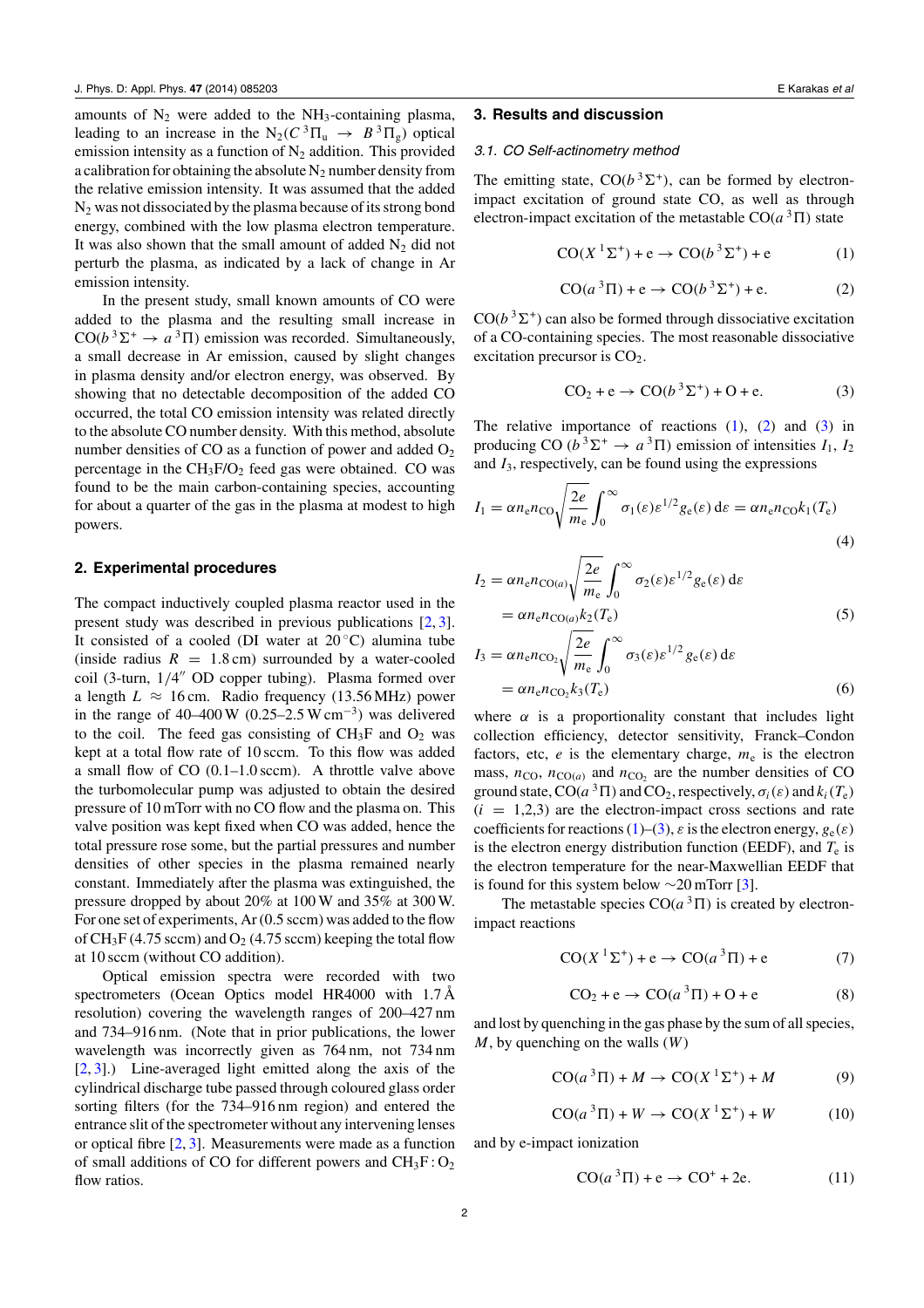<span id="page-2-0"></span> $CO(a^3\Pi)$  can also be lost by relaxing to the ground state and emitting a photon, but its radiative lifetime is very long (∼7 ms) [\[5\]](#page-8-0) hence this destruction pathway is negligible.

The  $CO(a^3\Pi)$  number density is then given by

$$
n_{\text{CO}(a)} = \frac{k_7(T_e)n_{\text{CO}}n_e + k_8(T_e)n_{\text{CO}_2}n_e}{k_9n_M + k_{10} + k_{11}(T_e)n_e} \tag{12}
$$

where  $k_i$  corresponds to the respective reaction equation number.

Electron-impact excitation cross sections have been reported for reactions  $(1)$  and  $(7)$  [\[6\]](#page-8-0). The cross sections for reaction [\(1\)](#page-1-0) is an estimate  $[6]$ . The values for reaction [\(7\)](#page-1-0) have been reported to be valid, through a fortuitous cancelling of two factor of ∼10 errors [\[7\]](#page-8-0). Unfortunately, no cross sections have been reported for reaction [\(2\)](#page-1-0). For this optically allowed process, use was made of the cross sections for the optically allowed electron-impact excitation of  $CO(X<sup>1</sup>Σ<sup>+</sup>)$  to the  $A<sup>1</sup>$   $\Pi$  state, shifted to lower energy by 3.7 eV, the difference in threshold energies for these two processes. Cross sections for reaction [\(8\)](#page-1-0) have been measured [\[8\]](#page-8-0). In that study, a slight 'upward break' was observed in the detection of  $CO(a^3\Pi)$ that could have been due to several possible combinations of CO and O states. Attributing the maximum possible signal to this break and all of the effect to the production of  $CO(b^3\Sigma^+)$ , an upper limit was obtained for the cross section for reaction [\(3\)](#page-1-0). Computed cross sections for reaction [\(11\)](#page-1-0) have also been reported [\[9\]](#page-8-0).

Gas-phase quenching rate constants,  $k_9$ , for  $CO(a^3\Pi)$ have been measured for a number of species, *M*, and are generally very fast. For example, CO,  $H_2$ ,  $O_2$ ,  $CO_2$ ,  $CH_4$ have values of 1.1, 2.0, 2.0, 0.2, 3.4, respectively, in units of  $10^{-10}$  cm<sup>3</sup> s<sup>-1</sup> [\[10\]](#page-8-0). The rate coefficient  $k_{10}$  for quenching of  $CO(a^3\Pi)$  at the walls is given by [\[11\]](#page-8-0)

$$
1/k_{10} = 1/k_{\rm D} + 1/k_{\rm w} \tag{13}
$$

where  $k_D$  and  $k_w$  are rate coefficients for diffusion to and loss at the walls, respectively, given by [\[12\]](#page-8-0)

$$
k_{\rm D} = \frac{D_{\rm CO(a)}}{\Lambda_0^2} \tag{14}
$$

$$
k_{\rm w} = \frac{\gamma}{2(2-\gamma)} \frac{v_{\rm CO(a)}A}{V} \tag{15}
$$

where  $D_{\text{CO}(a)}$  is the binary diffusion coefficient of  $\text{CO}(a^3\Pi)$ in the plasma gas mixture.  $\Lambda_0$  is the characteristic diffusion length for a cylindrical chamber of length *L* and radius *R*:

$$
\frac{1}{\Lambda_0^2} = \left(\frac{\pi}{L}\right)^2 + \left(\frac{2.405}{R}\right)^2.
$$
 (16)

For  $L = 16$  cm and  $R = 1.8$  cm,  $\Lambda = 0.74$  cm. Given the fast quenching in the gas phase for a variety of species, the value for  $\gamma$ , the probability for quenching upon collision with the walls, was assumed to be unity.  $v_{CO(a)}$  is the mean thermal speed of the metastable, and *V* and *A* are the plasma volume and surface area, respectively. For  $T = 500$  K and 10 mTorr, the binary diffusion coefficient for CO in  $H_2$  was estimated using



Figure 1. Rate coefficients for relevant electron-impact reactions, computed from published cross sections or upper limits to cross sections, and assuming a Maxwellian electron energy distribution.  $CO(a)-CO^{+}$  = reaction [\(11\)](#page-1-0),  $CO(X-a)$  = reaction [\(7\)](#page-1-0),  $CO(a-b)$  = reaction [\(2\)](#page-1-0),  $CO<sub>2</sub>-CO(a)$  = reaction [\(8\)](#page-1-0),  $CO(X-b)$  = reaction [\(1\)](#page-1-0), and  $CO<sub>2</sub>-CO(b)$  = reaction [\(3\)](#page-1-0).

equation (17.3-12) of [\[13\]](#page-8-0) (p 526) to be  $1.42 \times 10^5$  cm<sup>2</sup> s<sup>-1</sup>. Assuming that the ground state and  $a<sup>3</sup>$  I state of CO diffuse through the plasma gas mixture and hydrogen at the same rates,  $D_{\text{CO}(a)} = 1.42 \times 10^5 \text{ cm}^2 \text{ s}^{-1}$ . Hence  $k_D = 2.59 \times 10^5 \text{ s}^{-1}$ . From equation (15),  $k_w = 2.40 \times 10^4$  s<sup>-1</sup>, hence from equation  $(13)$ ,  $k_{10} = 2.2 \times 10^4$  s<sup>-1</sup>. It should be noted that uncertainties in the diffusion coefficient estimation should not impact the results since, under these conditions,  $k_{10} \sim k_{\rm w}$ .

Using the cross sections given above, rate coefficients computed for the relevant electron-impact reactions are given in figure 1 as a function of  $T_e$ . The production of CO emission from dissociative excitation of  $CO<sub>2</sub>$  relative to direct excitation of CO from the ground state is simply  $k_3n_{\text{CO}_2}/k_1n_{\text{CO}}$ . It can be shown that, when  $n_{\text{CO}}/n_{\text{CO}} = 1$ , less than 10% of the emission arises from reaction  $(3)$ , nearly independent of  $T_e$  (recall that  $k_3$  is an *upper* limit). We expect  $n_{\text{CO}_2}/n_{\text{CO}} < 1$ , since the O–CO bond strength is only 5.5 eV and, therefore, should be fragmented by electron impact, while CO, with a bond strength of 11.1 eV, should be hardly dissociated. Furthermore, if  $CO<sub>2</sub>$  feed gas is substituted for  $O<sub>2</sub>$ , emission from CO decreases to undetectable levels at very low powers (e.g. 5 W), while emissions from  $CO_2^+$  (near 288 nm) and rare gases are still detectable. In  $CH_3F/O_2$  plasmas at higher powers (e.g. 300 W), CO emission is 2 to 3 times more intense than  $CO<sub>2</sub><sup>+</sup>$ emission. Consequently, it is justified to ignore dissociative excitation of CO<sub>2</sub> in the production of CO( $b^3\Sigma^+ \rightarrow a^3\Pi$ ) emission.

For the conditions reported here,  $T_e$  varied between 4 and 6 eV. At a pressure of 10 mTorr, using  $k_9 = 2 \times 10^{-10}$  cm<sup>3</sup> s<sup>-1</sup>,  $k_{10} = 2.2 \times 10^4 \text{ s}^{-1}$ , and the values in figure 1 at  $T_e = 5 \text{ eV}$ ,  $n_{\text{CO}(a)}/n_{\text{CO}}$  ratios were computed using equation (12) as a function of  $n_e$  for no CO<sub>2</sub>, and for  $n_{\text{CO}_2}/n_{\text{CO}} = 1$ . In the absence of  $CO_2$ ,  $n_{CO(a)}/n_{CO}$  rose linearly with  $n_e$  and reached 0.034 at  $n_e = 3.5 \times 10^{11}$  cm<sup>3</sup> s<sup>-1</sup>. A similar linear dependence on  $n_e$  was found when  $n_{CO_2}/n_{CO} = 1$ , with a slightly higher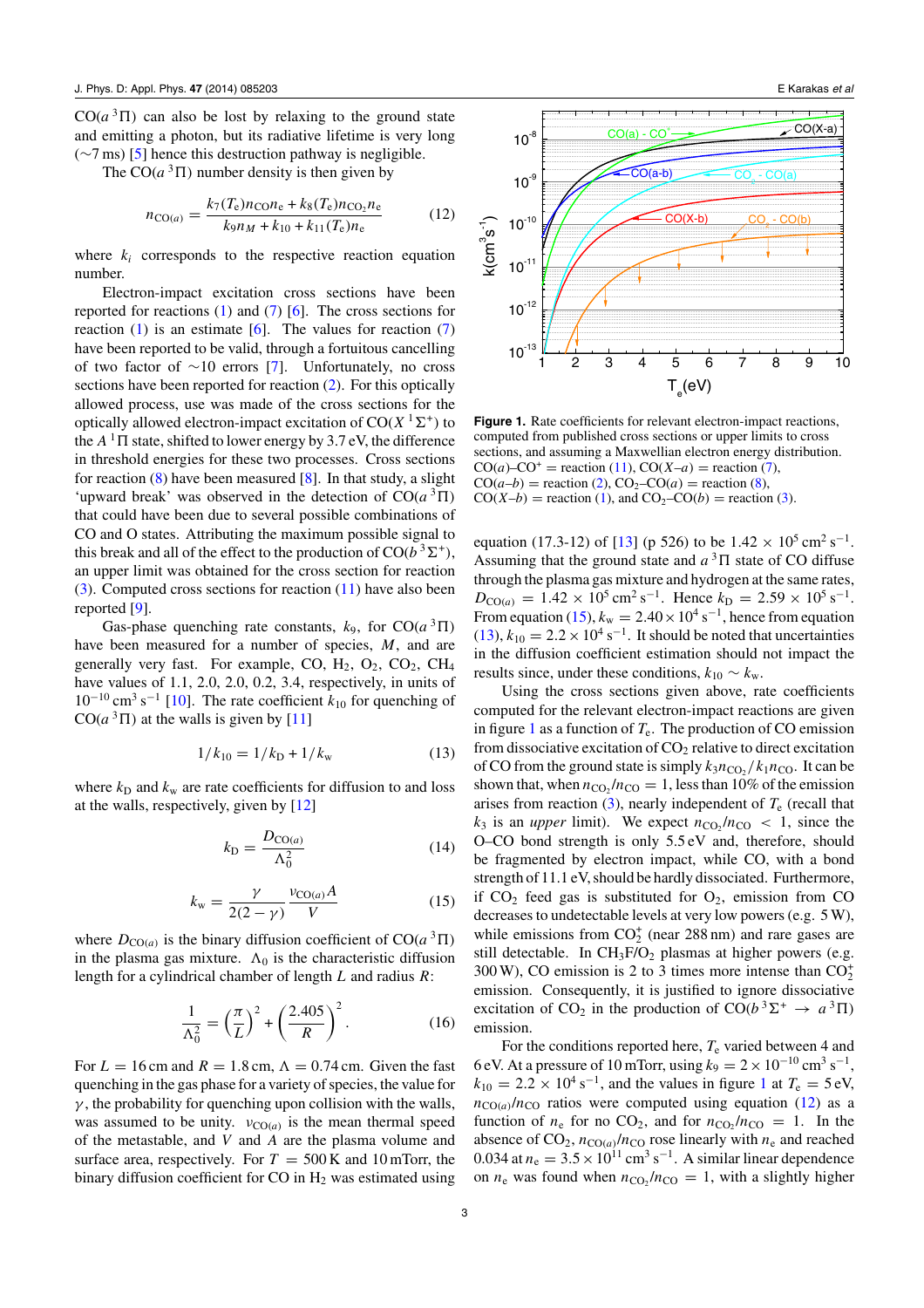<span id="page-3-0"></span> $n_{\text{CO}(a)}/n_{\text{CO}}$  ratio (0.040). Using the  $n_{\text{CO}(a)}/n_{\text{CO}}$  ratio with no  $CO<sub>2</sub>$  present, 70% of the emission was computed to come from direct excitation of ground state CO and the remaining 30% through the two-step excitation via the  $a<sup>3</sup> \Pi$  state. With  $n_{\text{CO}}/n_{\text{CO}} = 1$  these numbers hardly changed (67% and 33%). Therefore the contribution of  $CO<sub>2</sub>$  to  $CO$  emission through the production of  $CO(a^3\Pi)$  in reaction [\(8\)](#page-1-0) was ignored.

The CO ( $b^3\Sigma^+$   $\rightarrow$   $a^3\Pi$ ) emission intensity,  $I_{\text{CO}}$ , is therefore related to  $n_{\text{CO}}$  and  $n_{\text{CO}(a)}$  by

$$
I_{\text{CO}} = I_1 + I_2 = \alpha n_{\text{e}} \sqrt{\frac{2e}{m_{\text{e}}}} \left[ n_{\text{CO}} \int_0^\infty \sigma_1(\varepsilon) \varepsilon^{1/2} g_{\text{e}}(\varepsilon) \, \mathrm{d}\varepsilon + n_{\text{CO}(a)} \int_0^\infty \sigma_2(\varepsilon) \varepsilon^{1/2} g_{\text{e}}(\varepsilon) \, \mathrm{d}\varepsilon \right]. \tag{17}
$$

Quenching of the  $CO(b^3\Sigma^+)$  can be ignored since its radiative decay rate is much faster than its quenching rate at 10 mTorr. Substituting for  $CO(a^3\Pi)$  number density from equation [\(12\)](#page-2-0), and neglecting the contribution of  $CO<sub>2</sub>$ ,

$$
I_{\rm{CO}} = \alpha n_{\rm{e}} n_{\rm{CO}} \sqrt{\frac{2e}{m_{\rm{e}}}} \left[ \int_0^\infty \sigma_1(\varepsilon) \varepsilon^{1/2} g_{\rm{e}}(\varepsilon) \, \mathrm{d}\varepsilon \right. \\ + \left. \frac{k_7(T_{\rm{e}}) n_{\rm{e}}}{k_9 n_M + k_{10} + k_{11} (T_{\rm{e}}) n_{\rm{e}}} \int_0^\infty \sigma_2(\varepsilon) \varepsilon^{1/2} g_{\rm{e}}(\varepsilon) \, \mathrm{d}\varepsilon \right]. \tag{18}
$$

The intensity of the  $CO(b^3\Sigma^+ \rightarrow a^3\Pi)$  emission can therefore be expressed as

$$
I_{\rm CO} = \beta(W, P, \ldots) n_{\rm CO} \tag{19}
$$

where

$$
\beta(W, P, \ldots) = \alpha n_e \sqrt{\frac{2e}{m_e}} \left[ \int_0^\infty \sigma_1(\varepsilon) \varepsilon^{1/2} g_e(\varepsilon) d\varepsilon + \frac{k_7(T_e) n_e}{k_9 n_M + k_{10} + k_{11}(T_e) n_e} \int_0^\infty \sigma_2(\varepsilon) \varepsilon^{1/2} g_e(\varepsilon) d\varepsilon \right]
$$
\n(20)

is a factor that depends on plasma conditions (power, pressure, etc) and light detection efficiency.

If CO is added to the plasma,  $I_{\text{CO}}$  might be expected to rise.  $\beta(W, P, \ldots)$  can also change with added CO, however. For example, a  $2\%$  increase in  $n_{\text{CO}}$  caused by the addition of a small amount of CO could cause a 1% increase in  $\beta(W, P, \ldots)$ , leading to a  $3\%$  increase in  $I_{\text{CO}}$ . If the same increase in CO caused a 2% *decrease* in  $\beta(W, P, \ldots)$ , then *I*<sub>CO</sub> would not change. Therefore, the effect of CO addition on  $\beta(W, P, \ldots)$ must be considered. If the addition of a small amount of CO to the feed gas causes a change  $\Delta n_{\text{CO}}$  in the CO number density and a change  $\Delta I_{\text{CO}}$  in the CO emission intensity, then a new expression relating emission intensity to CO number density can be written:

$$
I_{\rm CO} + \Delta I_{\rm CO} = \beta'(W, P, \ldots) [n_{\rm CO} + \Delta n_{\rm CO}] \tag{21}
$$

where  $\beta'(W, P, \ldots)$  represents a proportionality constant that could be slightly different than  $\beta(W, P, \ldots)$  because of the effect of adding CO to the plasma. Defining the fractional change in the proportionality constant  $a_{\text{CO}}$  =

 $\beta'(W, P, \ldots)/\beta(W, P, \ldots)$ , and using equations (19) and (21) yields

$$
n_{\rm CO} = \frac{a_{\rm CO} I_{\rm CO} \Delta n_{\rm CO}}{(1 - a_{\rm CO}) I_{\rm CO} + \Delta I_{\rm CO}}.\tag{22}
$$

The factor  $a_{\rm CO}$  can be determined by making the assumption that the same small change is made in the proportionality constant relating the emission intensity,  $I_{Ar}$ , from an inert tracer gas (Ar, at 7504 Å in this work), with a constant number density,  $n_{Ar}$ , upon the introduction of a small amount of CO that causes a small change  $\Delta n_{\text{CO}}$  in the CO number density and a corresponding small change  $\Delta I_{\text{Ar}}$  in the tracer gas emission intensity, i.e.

$$
I_{\text{Ar}} = \chi(W, P, \ldots) n_{\text{Ar}} \tag{23}
$$

$$
I_{\text{Ar}} + \Delta I_{\text{Ar}} = \chi'(W, P, \ldots) n_{\text{Ar}} \tag{24}
$$

$$
(IAr + \Delta IAr)/IAr = \chi'(W, P, \ldots)/\chi(W, P, \ldots)
$$
  
=  $aAr \approx aCO.$  (25)

The justification for  $a_{Ar} \approx a_{CO}$  is discussed in the appendix.

There is a possibility that the small perturbation of the plasma caused by the introduction of a small amount of CO might affect differently the excitation of CO emission via the two-step process of reaction  $(7)$  followed by reaction  $(2)$ , than it does the direct excitation of CO in reaction [\(1\)](#page-1-0). Since (a) the two-step channel accounts for *<*30% of the emission, (b) the perturbation correction for the two-step process is likely to be similar to the direct excitation process, and (c) the perturbation correction only changes the determined CO number densities by ∼20%, ignoring this effect is likely to produce an error of no more than ∼5%.

The method of self-actinometry should be more accurate than the 'standard' actinometry method because the change in  $n_e$  and  $g_e(\varepsilon)$  caused by introducing a trace amount of CO is much less than that caused by varying power, pressure, gas composition, etc over wide ranges. This is also justified in the appendix. In addition, self-actinometry provides *absolute* number densities.

If it is assumed that a small addition of CO does not change the gas conductance for any species or affect the gas temperature, then  $\Delta n_{\text{CO}}$  is related to the added CO flow rate,  $f_{CO}$ , by

$$
\Delta n_{\rm CO} = n_{\rm t} \frac{f_{\rm CO}(1-\delta)}{f_{\rm t}} \tag{26}
$$

where  $n_t$  and  $f_t$  are the total number density and total flow rate with CO addition and the plasma on, and *δ* is the fraction of added CO destroyed by the plasma. Because the feed gases are decomposed by the plasma and form a variety of species including CO,  $CO<sub>2</sub>$ ,  $H<sub>2</sub>$ ,  $H<sub>2</sub>O$  and radicals including H, O, F, CF, etc (not to mention some of the gas that deposits films under some conditions), the total flow rate, summed over all species, is difficult to determine. To circumvent this problem, it is noted that

$$
\Delta n_{\rm CO} = \frac{f_{\rm CO}(1-\delta)}{R_{\rm g}T_{\rm g}S_{\rm CO}}\tag{27}
$$

where  $S_{\text{CO}}$  is the effective pumping speed of CO at the reactor exit,  $R_g$  is the gas constant and  $T_g$  is the gas temperature with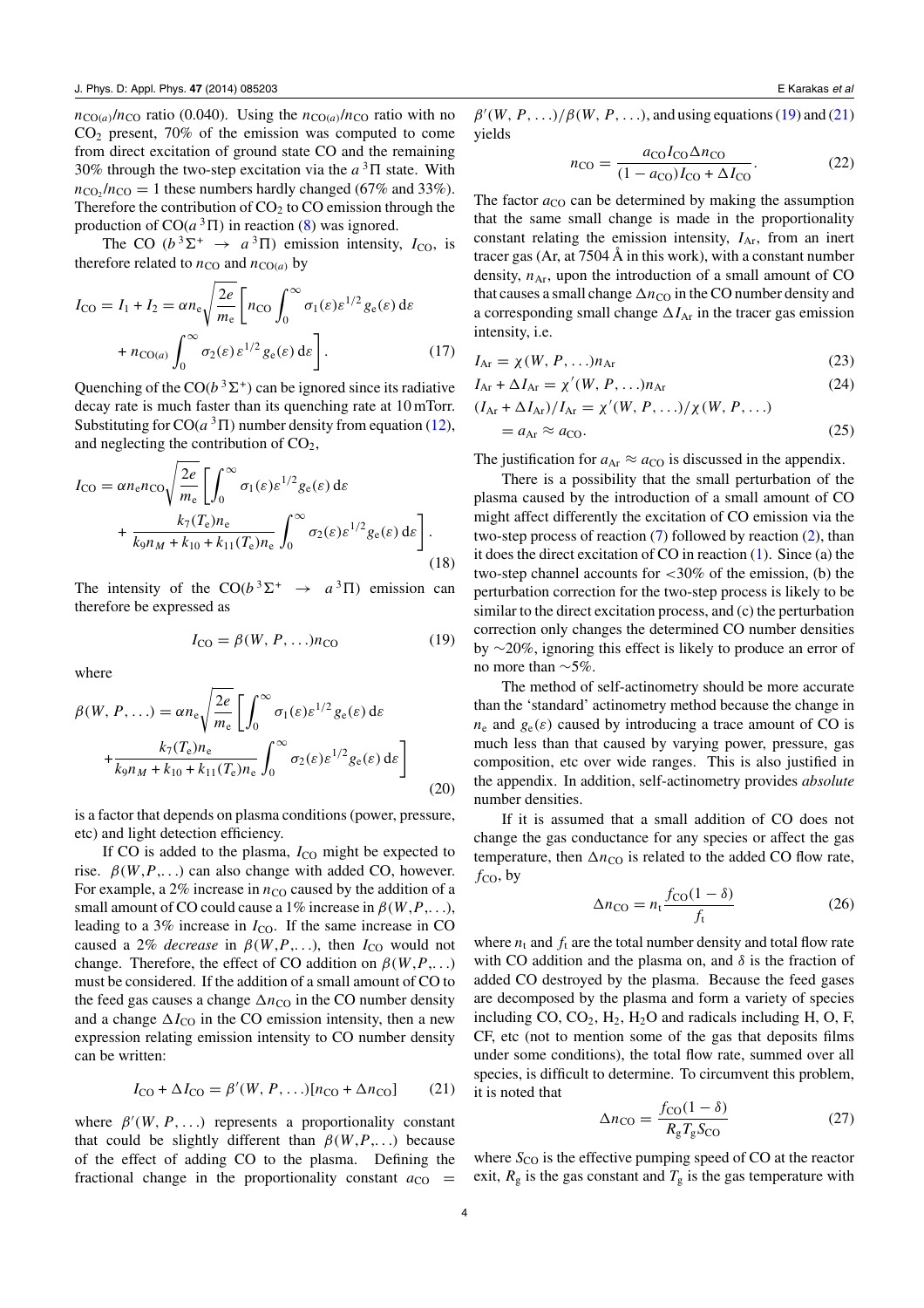<span id="page-4-0"></span>the plasma on. Similarly, the total number density with the plasma off is given by

$$
n_{\rm t}^0 = \frac{f_{\rm t}^0}{R_{\rm g} T_{\rm g}^0 S_{\rm av}^0} \tag{28}
$$

where  $f_t^0$  is the total feed gas flow rate,  $T_g^0$  is the gas temperature and  $S_{av}^{0}$  is the average effective pumping speed of the feed gases, all with the plasma off. Note that the throttle valve position is taken to be unchanged in the above, hence  $n_t^0$  in equation (28) corresponds to the number density at the pressure recorded after the plasma is extinguished (here 10–30% lower than the plasma-on pressure). Since the temperature at the reactor exit does not increase much when the plasma is on, one can assume that the effective pumping speeds do not change much when the plasma is on. Furthermore, the effective pumping speeds of  $CH_3F$ ,  $O_2$  and CO are nearly the same. Hence setting  $S_{\text{CO}} \approx S_t^0$ , and combining equations [\(27\)](#page-3-0) and (28) gives a straightforward expression for  $\Delta n_{\text{CO}}$ :

$$
\Delta n_{\rm CO} = \frac{n_{\rm t}^0 T_{\rm g}^0}{T_{\rm g}} \frac{f_{\rm CO}(1-\delta)}{f_{\rm t}^0}.
$$
 (29)

It should be pointed out that small errors in  $\Delta n_{\text{CO}}$  lead to similar small errors in  $n_{\text{CO}}$  determined from this self-actinometry method. It should also be noted that one cannot simply establish a small flow of CO with the plasma off and measure the pressure and hence determine  $\Delta n_{\rm CO}$  because this condition corresponds to Knudsen flow, while with all gases flowing and the pressure near 10 mTorr, the flow is transitional and the effective pumping speed is quite different.

Combining equations [\(22\)](#page-3-0) and (29),

$$
n_{\rm CO} = n_{\rm t}^0 \frac{T_{\rm g}^0}{T_{\rm g}} \frac{a_{\rm CO} I_{\rm CO}}{(1 - a_{\rm CO}) I_{\rm CO} + \Delta I_{\rm CO}} \frac{f_{\rm CO}(1 - \delta)}{f_{\rm t}^0}.
$$
 (30)

Assuming ideal gas behaviour and an accurate measure of pressure  $P$  and  $P^0$  with the plasma on and off, respectively,

$$
n_{t}^{0} = \frac{P^{0}}{P} \frac{T_{g}}{T_{g}^{0}} n_{t}.
$$
 (31)

Therefore, the mole fraction of CO in the plasma, a quantity that does not depend on the difficult-to-determine gas temperature, is given by

$$
\frac{n_{\rm CO}}{n_{\rm t}} = \frac{P^0}{P} \frac{a_{\rm CO} I_{\rm CO}}{(1 - a_{\rm CO}) I_{\rm CO} + \Delta I_{\rm CO}} \frac{f_{\rm CO}(1 - \delta)}{f_{\rm t}^0}.
$$
(32)

Equation (32) was used to determine the absolute mole fraction of CO in the plasma.  $I_{\text{CO}}$  and  $\Delta I_{\text{CO}}$  were measured, while  $f_{\text{CO}}$ ,  $n_t^0$  and  $f_t^0$  were set experimental parameters. The remaining parameters  $(a_{\text{CO}}$  and  $\delta)$  were found as shown below.

## *3.2. Emission intensity measurements and evaluation of parameters*  $a<sub>CO</sub>$  *and*  $δ$

Emission intensities at 296 nm, corresponding to the most intense portion of the (0,1) band of  $CO(b^3\Sigma^+ \rightarrow a^3\Pi)$ , were recorded as a function of CO addition to the feed gas



**Figure 2.** Peak emission intensities of the  $(0,1)$  band of CO( $b^3\Sigma^+ \rightarrow a^3\Pi$ ) at 296 nm as a function of CO addition for different plasma powers and fixed throttle valve position.  $CH_3F$  and  $O<sub>2</sub>$  flow rates were 5 sccm each and the pressure was 10 mTorr (with no CO addition and the plasma on). The raw intensities were normalized to unity at 0% added CO by dividing by the numbers in parentheses. The lines are linear least-squares fits.

for different plasma powers and  $CH_3F$ -to- $O_2$  flow ratios. The power dependence is shown in figure 2. The measurements (points) were normalized to unity at 0% added CO. The relative intensity rises more at low power than at high power because less CO is present from plasma reactions at low power. Between 100 and 400 W, the relative rise in CO emission with added CO seems to saturate (the 200 W data set appears to be an unexplained outlier), suggesting that the reactions forming CO have saturated, or that CO is beginning to be dissociated at higher powers. The data presented below are consistent with the former explanation.

The parameter  $a_{\text{CO}}$  was assumed to be equal to  $a_{\text{Ar}}$ (see the appendix). The latter was derived from a plot of the Ar 750.4 nm emission intensity as a function of CO addition at 100 W and equal CH<sub>3</sub>F and  $O_2$  feed gas flow rates (4.75 sccm each), shown in figure [3.](#page-5-0) For this set of experiments, Ar (0.5 sccm) was added while keeping the total flow at 10 sccm with no added CO. From the linear least-squares fit to the 750.4 nm data, the slope/intercept= −0*.*007 90±0*.*000 53, resulting in *a*Ar = 1−0*.*007 90×(added CO %). Hence, addition of CO slightly reduced the excitation rate of Ar. The 751.5 nm slope/intercept (absolute) value was somewhat higher, but the agreement between the two lines was reasonable. It was assumed that  $a_{Ar} = a_{CO}$  was valid at powers between 75 and 400 W for 50%  $O_2$  addition as well as for  $O_2$  percentages between 20% and 80% at 100 W. Since  $T_e$  was found to be nearly independent of power  $[3]$  and gas composition [\[2\]](#page-8-0) for these conditions, this assumption is reasonable.

The fractional dissociation of added CO (*δ*, defined above) was determined from a plot of  $\Delta I_{\rm CO}/I_{\rm Ar}$  versus CO addition as a function of power (figure [4\)](#page-5-0). If any CO was dissociated, then this ratio would decrease with increasing power. No such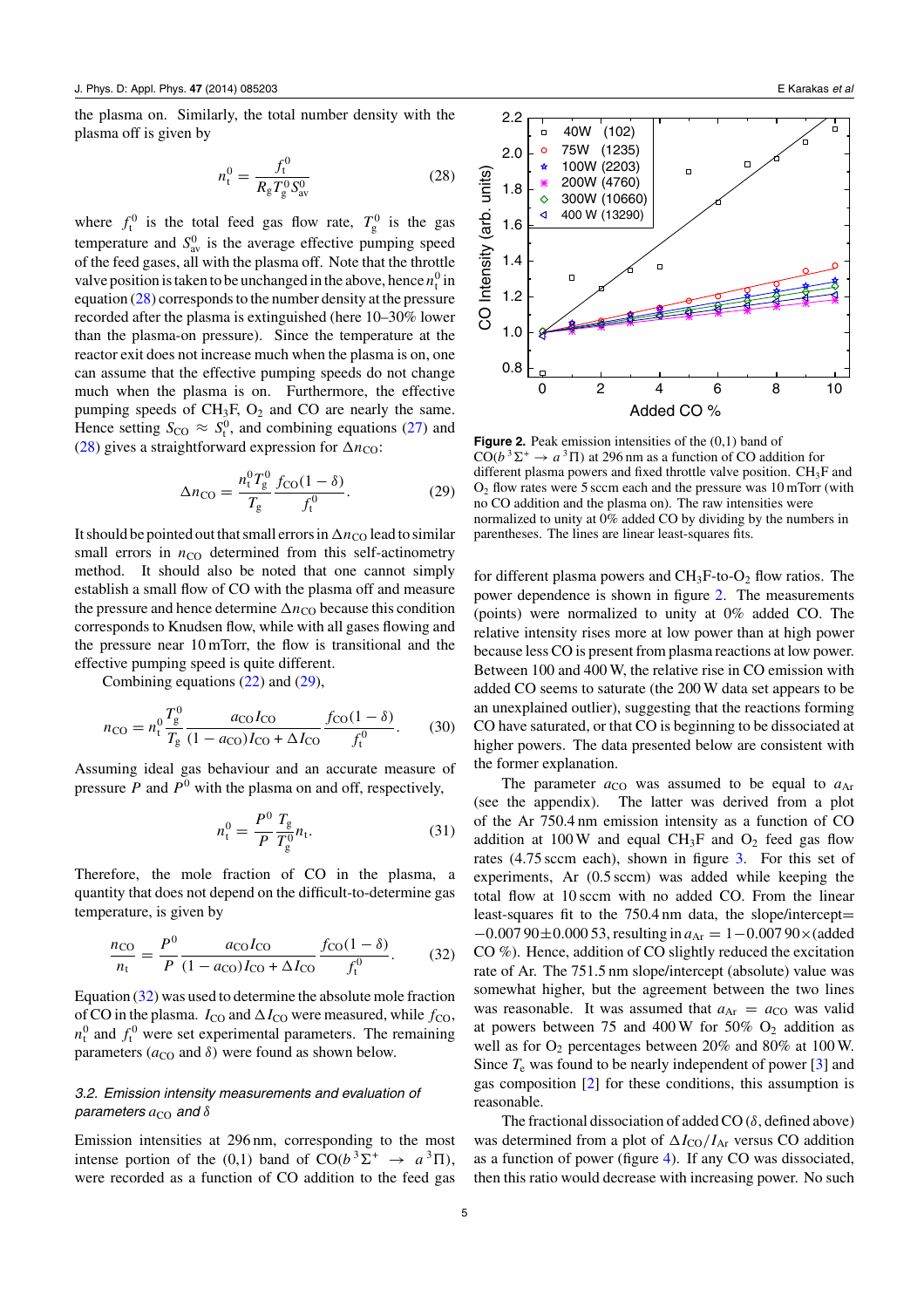<span id="page-5-0"></span>

**Figure 3.** Ar 750.4 and 751.5 nm emission intensities as a function of CO addition. The lines are linear least-squares fits to the measurements.  $CH_3F$ ,  $O_2$  and Ar flow rates were 4.75 sccm, 4.75 sccm and 0.5 sccm, respectively and the pressure was 10 mTorr (with no CO addition and the plasma on). The slope divided by the intercept for the 750.4 nm line was used to obtain the value for  $a_{Ar}$ defined in equation [\(25\)](#page-3-0).



**Figure 4.**  $\Delta I_{\text{CO}}/I_{\text{Ar}}$  versus CO addition as a function of power, used to show that the fractional dissociation of added CO, *δ*, is close to zero.  $CH_3F$  and  $O_2$  flow rates were 5 sccm each and the pressure was 10 mTorr (with no CO addition and the plasma on).

decrease was observed (excluding the outlying 200 W data), hence very little CO was dissociated by the plasma, as expected, because of the very strong bond energy of CO (11.1 eV). Thus it was assumed that  $\delta = 0$  throughout.

## *3.3. Absolute CO mole fractions determined from self-actinometry and comparisons with relative measurements by actinometry*

Absolute CO mole fractions in the plasma (i.e.  $n_{\text{CO}}/n_{\text{t}}$ ) were then determined as a function of power, using equation [\(32\)](#page-4-0). A plot of  $n_{\rm CO}/n_{\rm t}$  versus added CO is shown in figure 5.  $n_{\rm CO}/n_{\rm t}$  is independent of CO % addition, as would be expected from the



**Figure 5.** Absolute CO mole fractions in the plasma,  $n_{\text{CO}}/n_{\text{t}}$ , as a function of added CO at different powers (points).  $CH_3F$  and  $O_2$ flow rates were 5 sccm each and the pressure was 10 mTorr (with no CO addition and the plasma on). The line corresponds to the mean values for the points with CO additions between 2% and 10%.



**Figure 6.** Absolute CO mole fractions in the plasma,  $n_{\text{CO}}/n_t$ , as a function of power (points).  $CH_3F$  and  $O_2$  flow rates were 5 sccm each and the pressure was 10 mTorr (with no CO addition and the plasma on). The error bars are standard errors for the mean values at a given power and CO additions between 2% and 10%. The line corresponds to relative CO-to-Ar number densities derived from measured CO-to-Ar emission intensity ratios in a previous study [\[2,](#page-8-0) [3\]](#page-8-0). (Note: In [\[3\]](#page-8-0) the flow ratios were incorrectly stated as 1:1: 0.025 in the captions of figures 2–11. The correct value, 0.475 : 0.475 : 0.025, was used to determine all the absolute number densities presented in that study.)

minimally perturbing nature of the measurement. The mean values (from 2–10% CO) are represented by the horizontal lines. Mean values are also plotted as a function of power in figure 6. The error bars represent the standard error of each set of measurements. The CO mole fraction is observed to rise from zero at 0 W power to a near saturated value 0.2–0.25 near 200 W. Since the CH<sub>3</sub>F mole fraction in the feed gas was  $0.5$ , this indicates that CO is a major carbon-containing species.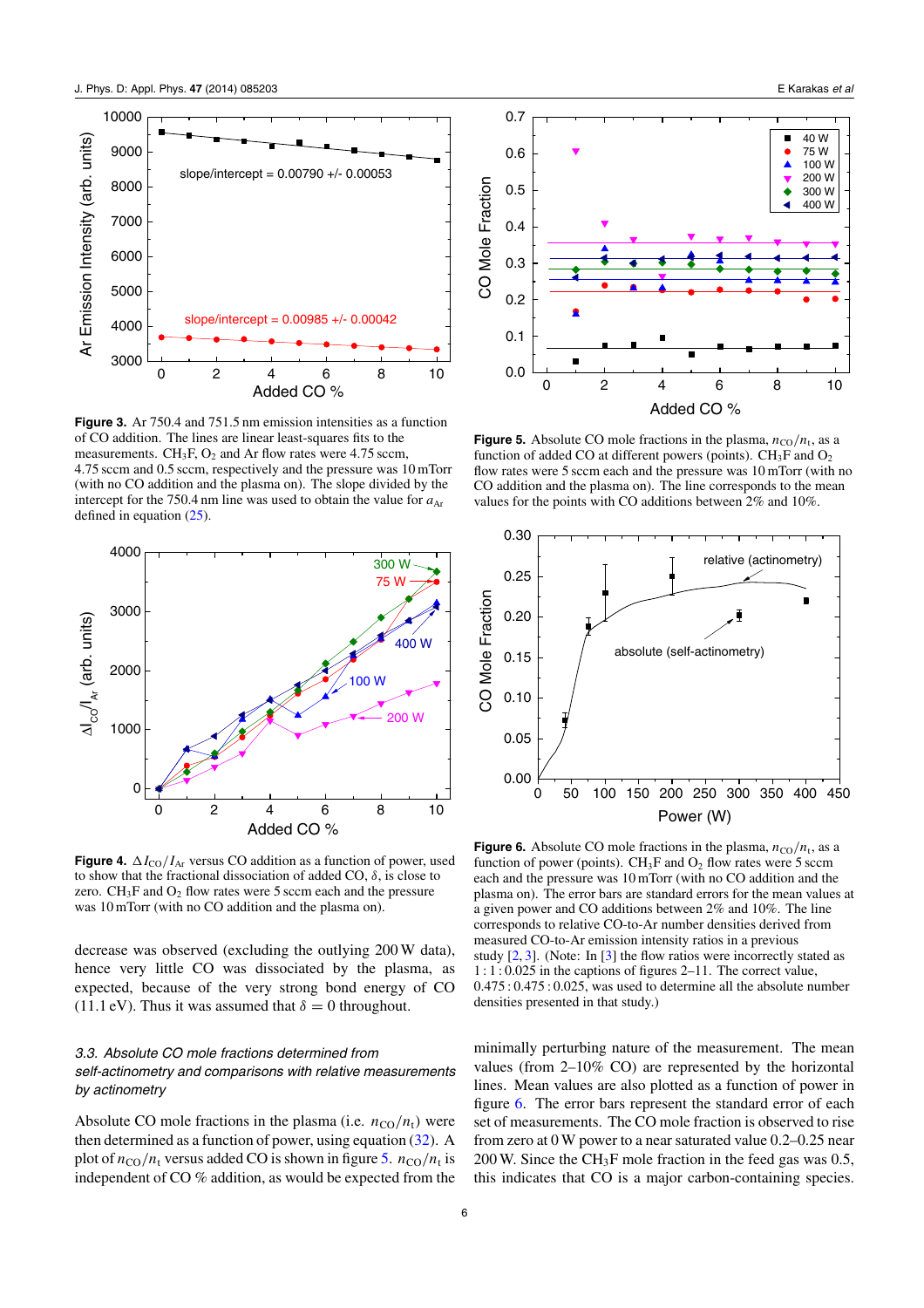<span id="page-6-0"></span>

**Figure 7.** Absolute CO mole fractions in the plasma,  $n_{\text{CO}}/n_t$ , as a function of %O<sub>2</sub> [= 100 O<sub>2</sub>/CH<sub>3</sub>F + O<sub>2</sub>] in the feed gas ratio (points) at a power of 100 W. CH<sub>3</sub>F and  $O_2$  flow rates varied but the total flow rate was 10 sccm and the pressure was 10 mTorr (with no CO addition and the plasma on). The error bars are standard errors for the mean values at a given gas composition and CO additions between 2% and 10%. The line corresponds to relative CO-to-Ar number densities derived from measured CO-to-Ar emission intensity ratios in a previous study [\[2,](#page-8-0) [3\]](#page-8-0).

For a constant power of 100 W, the mole fraction of CO went through a maximum value of 0.25 at 50%  $O_2$ , as the % $O_2$  in  $CH<sub>3</sub>F$  gas was varied (figure 7).

Relative CO mole fractions obtained from the CO-to-Xe 834.7 nm emission intensity ratio (i.e. conventional actinometry) were reported in a previous study [\[3\]](#page-8-0), and are reproduced in figures [6](#page-5-0) and 7, now scaled to the absolute mole fractions determined in the present study. (See the note in the caption of figure [6](#page-5-0) concerning the misstated flow rates in [\[3\]](#page-8-0).) Although the agreement is excellent, it should be pointed out that  $T_e$  does not change much as a function of power and gas composition. It is shown in the appendix that CO actinometry will be in serious error for obtaining relative CO number densities under condition where  $T_e$  varies substantially, e.g. over a relatively large change in pressure.

#### *3.4. Absolute number densities for major species in CH*3*F/O*<sup>2</sup> *plasmas and overall mass balance*

Using the absolute CO mole fractions determined here, absolute number densities for other species determined previously by actinometry [\[3\]](#page-8-0), and kinetic arguments discussed previously  $[3]$ , the major species in  $CH_3F/O_2$  plasmas can be given and the overall mass balance can be determined. For the flow rates given above, a pressure of 10 mTorr and a power of 300 W (resulting in a gas temperature of 640 K, as determined previously [\[3\]](#page-8-0)), the number densities for the major species are given in table 1. Noting that the stoichiometry of the feed gas was  $C : H : F : O = 1 : 3 : 1 : 2$ , if it is assumed that nearly all of the carbon is present as CO, then for similar pumping speeds for different species (other than H), the total fluorine number density equals the CO number density. The fluorine

**Table 1.** Measured species number densities for a 10 mTorr,  $CH_3F:O_2$ : TRG plasma (flow rates of 4.75: 4.75: 0.25 sccm, respectively), and 300 W. Under these conditions, no film deposits and the gas temperature is 640 K [\[3\]](#page-8-0), resulting in a total gas number density of  $15.5 \times 10^{13}$  cm<sup>-3</sup>.

| <b>Species</b>                                  | Number density<br>$(10^{13}$ cm <sup>-3</sup> ) |
|-------------------------------------------------|-------------------------------------------------|
| TRG (trace rare gas)                            | 0.36                                            |
| H                                               | 6.5                                             |
| F                                               | 0.79                                            |
|                                                 | 0.72                                            |
| CO.                                             | 2.9                                             |
| Running total of the above species              | 11.3                                            |
| Remaining fluorine (assumed HF)                 | 2.1                                             |
| Remaining oxygen (assumed $H_2O$ , OH, $CO_2$ ) | 2.2                                             |
| Running total of all the species                | 15.6                                            |

that is not in the form of F atoms is therefore  $(2.9 - 0.8 =$  $2.1) \times 10^{13}$  cm<sup>-3</sup>. We expect most of this fluorine to be present as HF. Similarly, the total oxygen is twice the total carbon, hence the remaining oxygen is  $(2 \times 2.9 - 2.9 - 0.7)$  $2.2) \times 10^{13}$  cm<sup>-3</sup>. This is expected to be mostly in the form of  $H_2O$ , OH and  $CO_2$ . If all these species are added together, their total number density is  $15.6 \times 10^{13}$  cm<sup>-3</sup>, which agrees with the value of  $15.5 \times 10^{13}$  cm<sup>-3</sup> expected for an ideal gas at 10 mTorr pressure, at a temperature of 640 K.

#### **4. Summary**

A 'self-actinometry' method based on optical emission spectroscopy was developed to measure the absolute number density of CO in  $CH_3F/O_2$  inductively coupled plasmas. These plasmas are important for selective etching of silicon nitride in the fabrication of FinFET transistors. Keeping the total flow rate of  $CH_3F$  and  $O_2$  constant at 10 sccm, a small amount (1–10%) of CO was added to the plasma. This led to a small increase,  $\Delta I_{\text{CO}}$ , in  $\text{CO}(b^3 \Sigma^+ \rightarrow a^3 \Pi)$  emission intensity, as well as a small perturbation in the plasma resulting in a slight decrease in the optical emission intensity of Ar,  $I_{\text{Ar}}$ , at 750.4 nm as a function of CO addition. Using published cross sections and other kinetics data, it was shown that optical emission arose mainly by electron-impact excitation of ground state CO. Electron-impact excitation out of the  $CO(a^3\Pi)$  metastable state contributed perhaps ∼30% of the total emission, while CO emission arising from dissociative excitation of  $CO<sub>2</sub>$ made a negligible contribution. Unlike conventional rare-gas actinometry, it was shown that the self-actinometry method is not as prone to errors due to the two-step excitation process through the metastable state, introducing an uncertainty of at most ∼5%. At any given CO addition,  $\Delta I_{\rm CO}/I_{\rm Ar}$  was independent of power, indicating that a negligible amount of CO was dissociated in this plasma.

The absolute CO mole fraction in equimolar mixture (mole fraction 0.5)  $CH_3F/O_2$  feed gas plasmas increased with increasing discharge power to a near saturated value of 0.2–0.25 between 200 and 400 W. Therefore CO was shown to be a major carbon-containing species under these conditions, used in previous studies of  $CH_3F/O_2$  plasmas from this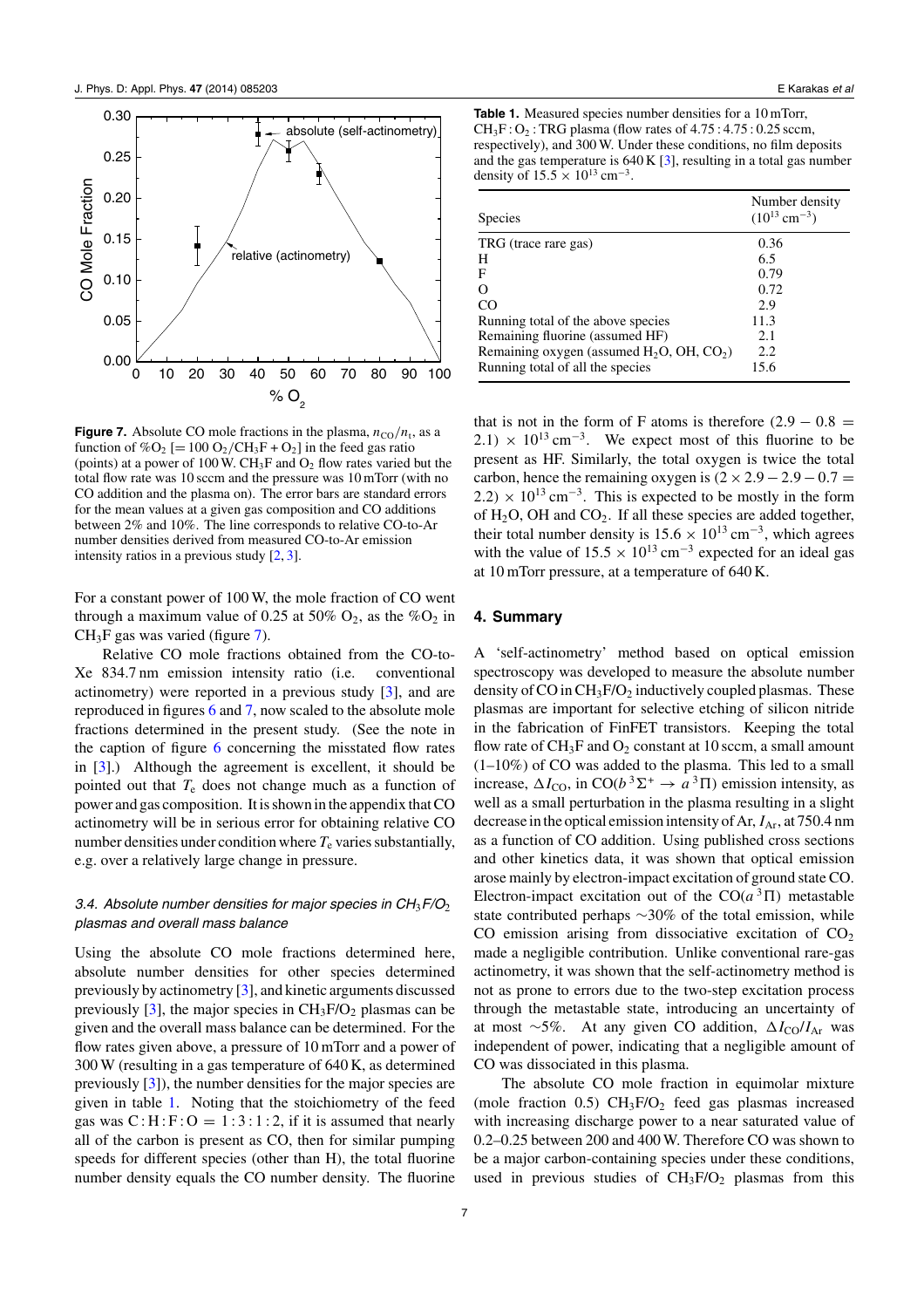laboratory [\[2,](#page-8-0) [3\]](#page-8-0). In those studies qualitative optical emission indicated that OH,  $CO<sub>2</sub>$ , CH, CF and C were also present at what now appears to be smaller concentrations compared to CO. The self-actinometry measurements also indicated that the CO mole fraction as a function of  $O_2$  percentage in  $CH_3F/O_2$  mixtures maximized at 0.25 near 50%  $O_2$ . Lastly, actinometric CO-to-Xe relative emission intensity ratios from previous studies [\[2,](#page-8-0) [3\]](#page-8-0), when normalized to the absolute mole fractions determined in the present study at one condition, were found to agree over the range of powers and feed gas ratios investigated. This good agreement was likely aided by the fact that  $T_e$  was nearly independent of power and gas composition. Using reported electron-impact cross sections, it was shown (see the appendix) that traditional CO actinometry with Xe and particularly Ar will not be a reliable indicator of relative CO number densities when  $T_e$  varies substantially. In contrast, the accuracy of self-actinometry is much less affected by changes in *T*e.

#### **Acknowledgments**

The authors are grateful to Lam Research and the Department of Energy, Office of Fusion Energy Science, contract DE-SC0001939, for financial support of this work.

#### **Appendix**

In traditional actinometry, optical emission ratios scale with number density ratios, as well as with electron-impact excitation rate ratios for the species of interest (e.g. CO) relative to the rare gas (e.g. Ar). Excitation rates can change because the electron number density changes, but this does not affect the ratio of excitation rates. Excitation rates are a strong function of the EEDF, especially near threshold energies. Except when the cross sections for the rare gas and the species of interest have the same relative dependence on electron energy at all energies (i.e. the ratio of their cross sections is independent of electron energy), variations in the EEDF can severely limit the accuracy of actinometry, even for relative number density determinations, unless a correction is applied.

The published cross sections for electron-impact excitation from the ground states to excited states of  $CO(b^3\Sigma^+)$ [\[6\]](#page-8-0), Ar (Paschen  $2p_1$ , emitting at 750.4 nm) [\[14\]](#page-8-0), and Xe (Paschen  $2p_3$ , 834.7 nm) [\[15\]](#page-8-0) were used to compute the COto-rare gas excitation rate coefficient ratios  $k_1(T_e)/k_{Ar}(T_e)$ , and  $k_1(T_e)/k_{Xe}(T_e)$ , plotted in figure A1 as a function of  $T_e$ between 1 and 10 eV. The emission intensities of CO and Ar are  $I_1 = \alpha n_{\text{CO}} n_{\text{e}} k_1$  (see equation [\(4\)](#page-1-0)) and  $I_{\text{Ar}} = \alpha n_{\text{Ar}} n_{\text{e}} k_{\text{Ar}}$ , respectively. Thus, if the rate coefficient ratio  $k_1/k_{\text{Ar}}$  is constant with *T*e, then the measured emission intensity ratio will be strictly proportional to the corresponding density ratio (traditional actinometry is valid). However, because the CO excitation threshold is 3 eV lower than that for Ar, the ratio of excitation rate coefficients falls ∼10-fold as *T*<sup>e</sup> increases from 1 to 3 eV, and then a further factor of ∼3 between *T*<sup>e</sup> = 3 and 10 eV. Hence CO relative number density measurements determined by Ar actinometry would be qualitative at best,



**Figure A1.** Computed electron-impact excitation rate coefficient ratio for CO emission relative to emission from Ar (2p<sub>1</sub>) and Xe (2p3*)*.

under circumstances where  $T_e$  is changing significantly. Using the Xe 834.7 nm line would be better, but would still lead to a substantial error in cases where  $T<sub>e</sub>$  is changing substantially (e.g. factor of 3 between  $T_e = 1$  and 5 eV).

On the other hand, the self-actinometry method is sensitive to the ratio of the *relative* change of the excitation rate coefficients. As with actinometry,  $n_e$  cancels out, thus changes in  $n_e$  cause no error, but changes in  $T_e$ could. The change in the excitation rate coefficient for CO emission, due to a small change  $\Delta T_e$  in  $T_e$  (caused by small additions of CO), relative to the excitation rate coefficient at temperature  $T_{e,0}$  (before adding CO) is given by  $(1/k_1(T_{e,0}))$  $(dk_1(T_e)/dT_e)\Delta T_e$ . The corresponding change for Ar is  $(1/k_{\text{Ar}}(T_{e,0}))(dk_{\text{Ar}}(T_e)/dT_e)\Delta T_e$ , where  $k_{Ar}(T_e)$  is the electron-impact excitation rate coefficient for Ar  $2p_1$ . The ratio

$$
C_{\rm f} = \left(\frac{1}{k_1(T_{\rm e})} \frac{\mathrm{d}k_1(T_{\rm e})}{\mathrm{d}T_{\rm e}}\right) / \left(\frac{1}{k_{\rm Ar}(T_{\rm e})} \frac{\mathrm{d}k_{\rm Ar}(T_{\rm e})}{\mathrm{d}T_{\rm e}}\right)
$$

is a correction factor that should be applied to  $a_{Ar}$ (see section  $3.2$ ) to recover  $a_{\text{CO}}$ .

$$
a_{\rm CO} = 1 - 0.00790 \times (\text{added CO\%})
$$
  
 
$$
\times \left(\frac{1}{k_1(T_{\rm e})} \frac{\mathrm{d}k_1(T_{\rm e})}{\mathrm{d}T_{\rm e}}\right) / \left(\frac{1}{k_{\rm Ar}(T_{\rm e})} \frac{\mathrm{d}k_{\rm Ar}(T_{\rm e})}{\mathrm{d}T_{\rm e}}\right).
$$
 (A1)

The correction factor  $C_f$ , which represents the relative change in the rate coefficient for direct e-impact excitation of CO (equation  $(1)$ ), to the relative change in the rate coefficient for direct e-impact excitation of Ar, is plotted as a function of *T*<sup>e</sup> in figure  $A2$ . The closer this factor is to unity the better. Since  $a_{\rm CO}$  is in both the numerator and denominator of equation [\(32\)](#page-4-0), using the value of  $a_{\text{CO}}$  from equation (A1) would increase  $n_{\text{CO}}$ by only 10%. If it is assumed that half of the observed decrease in Ar emission intensity is due to a small drop in  $T_e$  with added CO, then the  $n_{\text{CO}}$  values should be multiplied by 1.05. This was done for the points in figures [6](#page-5-0) and [7.](#page-6-0) It should also be noted that this small uncertainty could be further reduced by